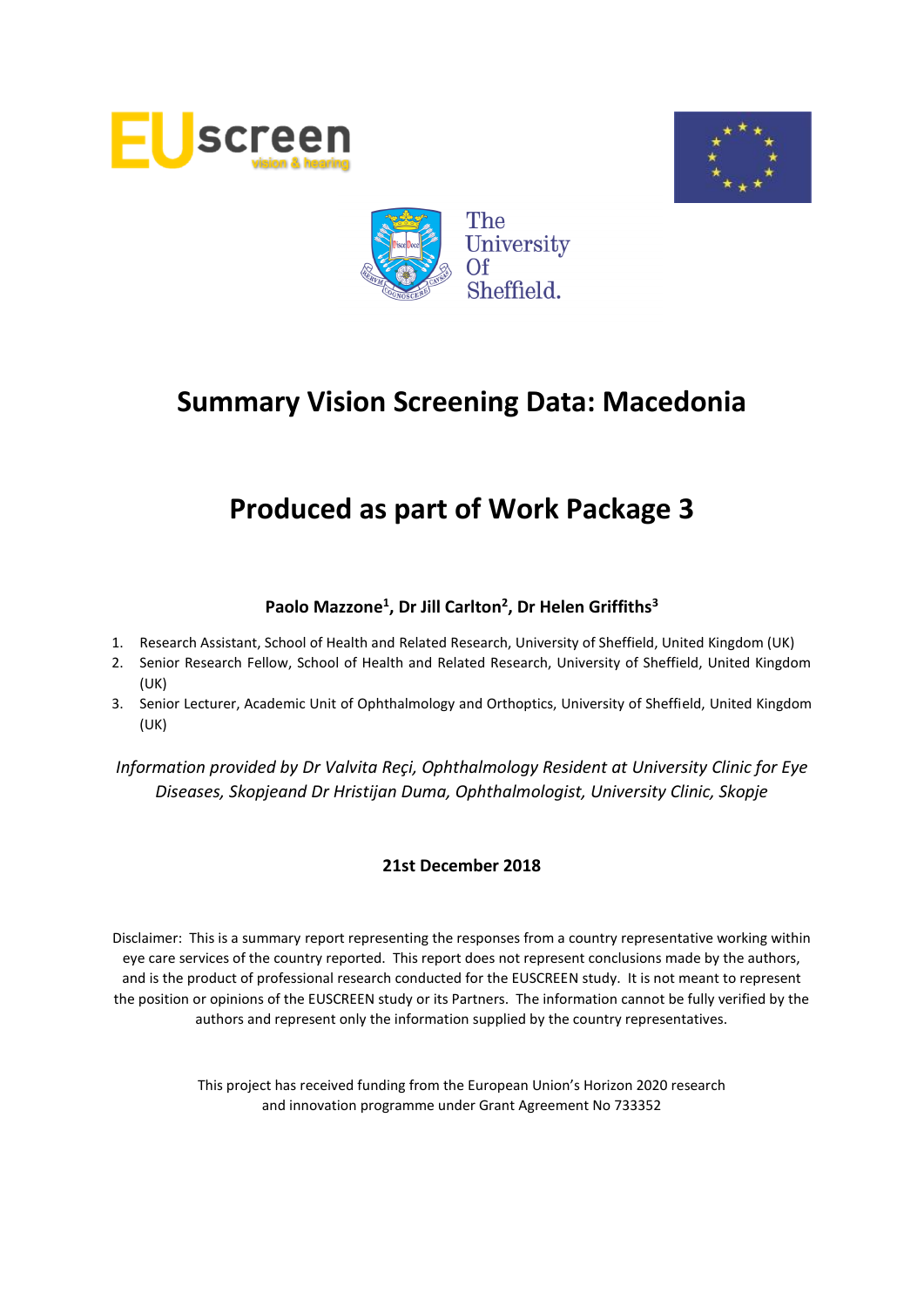EUscreen



Summary Vision Screening Data: Macedonia

### **Contents**

|                |                                             |                                           | iii            |  |  |
|----------------|---------------------------------------------|-------------------------------------------|----------------|--|--|
| 1              | <b>Glossary of Terms: Vision Screening</b>  |                                           |                |  |  |
| $\overline{2}$ | Abbreviations                               |                                           |                |  |  |
| 3              | Population and Healthcare Overview          |                                           |                |  |  |
| 4              | Vision Screening Commissioning and Guidance |                                           |                |  |  |
| 5              |                                             | Screening programme                       | 4              |  |  |
|                | 5.1                                         | Vision screening - Preterm babies         | 4              |  |  |
|                | 5.2                                         | Vision screening - Birth to 3 months      | $\overline{4}$ |  |  |
|                | 5.3                                         | Vision screening - 3 months to 36 months  | 4              |  |  |
|                | 5.4                                         | Vision screening - 36 months to 7 years   | 4              |  |  |
| 6              |                                             | <b>Automated Screening</b>                | 8              |  |  |
| 7              | Provision for Visually Impaired             |                                           |                |  |  |
| 8              |                                             | Knowledge of existing screening programme | 10             |  |  |
|                | 8.1                                         | Prevalence/Diagnosis                      | 10             |  |  |
|                | 8.2                                         | Coverage                                  | 10             |  |  |
|                | 8.3                                         | Screening evaluation                      | 10             |  |  |
|                | 8.4                                         | <b>Treatment success</b>                  | 10             |  |  |
| 9              |                                             | Costs of vision screening in children     | 11             |  |  |
|                | 9.1                                         | Cost of vision screening                  | 11             |  |  |
|                | 9.2                                         | Cost of treatment for amblyopia           | 11             |  |  |
|                | 9.3                                         | Cost of Treatment for strabismus          | 11             |  |  |
|                | 9.4                                         | Cost of treatment for cataract            | 11             |  |  |
| 10             |                                             | References                                | 12             |  |  |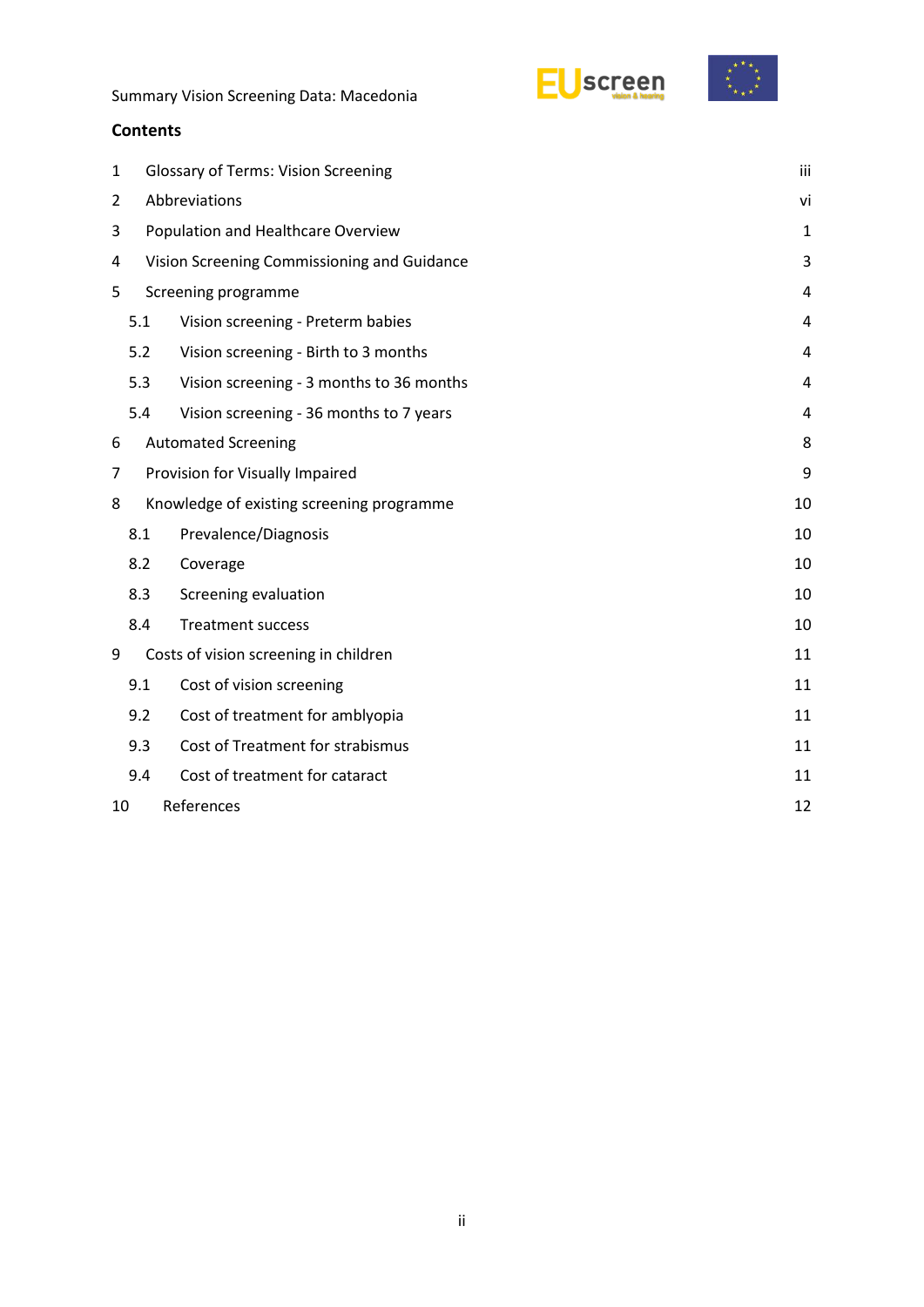



# <span id="page-2-0"></span>**1 Glossary of Terms: Vision Screening**

| <b>Abnormal test result</b> | A test result where a normal "pass" response could not be                                                                                                                                                                      |  |  |  |  |  |
|-----------------------------|--------------------------------------------------------------------------------------------------------------------------------------------------------------------------------------------------------------------------------|--|--|--|--|--|
|                             | detected under good conditions. The result on screening                                                                                                                                                                        |  |  |  |  |  |
|                             | equipment may indicate "no response," "fail," or "refer."                                                                                                                                                                      |  |  |  |  |  |
| <b>Attendance rate</b>      | The proportion of all those invited for screening that are tested<br>and receive a result:                                                                                                                                     |  |  |  |  |  |
|                             | Invited for screening includes all those that are offered<br>$\bullet$<br>the screening test.<br>Tested and receive a result could be a "pass" or "referral<br>٠                                                               |  |  |  |  |  |
|                             | to diagnostic assessment".                                                                                                                                                                                                     |  |  |  |  |  |
|                             | Attendance rate provides information on the willingness of<br>families to participate in screening.                                                                                                                            |  |  |  |  |  |
| <b>Compliance with</b>      | The percentage of those who are referred from screening to a                                                                                                                                                                   |  |  |  |  |  |
| referral (percentage)       | diagnostic assessment that actually attend the diagnostic<br>assessment.                                                                                                                                                       |  |  |  |  |  |
|                             | Percentage of compliance provides information on the                                                                                                                                                                           |  |  |  |  |  |
|                             | willingness of families to attend the diagnostic assessment after                                                                                                                                                              |  |  |  |  |  |
|                             | referral from screening.                                                                                                                                                                                                       |  |  |  |  |  |
|                             |                                                                                                                                                                                                                                |  |  |  |  |  |
| Coverage                    | The proportion of those eligible for screening that are tested and<br>receive a result:                                                                                                                                        |  |  |  |  |  |
|                             | Eligible for screening includes those within the population<br>٠<br>that are covered under the screening or health care<br>programme.<br>Tested and receive a result could be a "pass" or "refer to<br>diagnostic assessment". |  |  |  |  |  |
|                             | Factors such as being offered screening, willingness to<br>participate, missed screening, ability to complete the screen, and<br>ability to document the screening results will influence the<br>coverage.                     |  |  |  |  |  |
| <b>False negatives</b>      | The percentage of children with a visual deficit (defined by the<br>target condition) that receive a result of "pass" during screening.                                                                                        |  |  |  |  |  |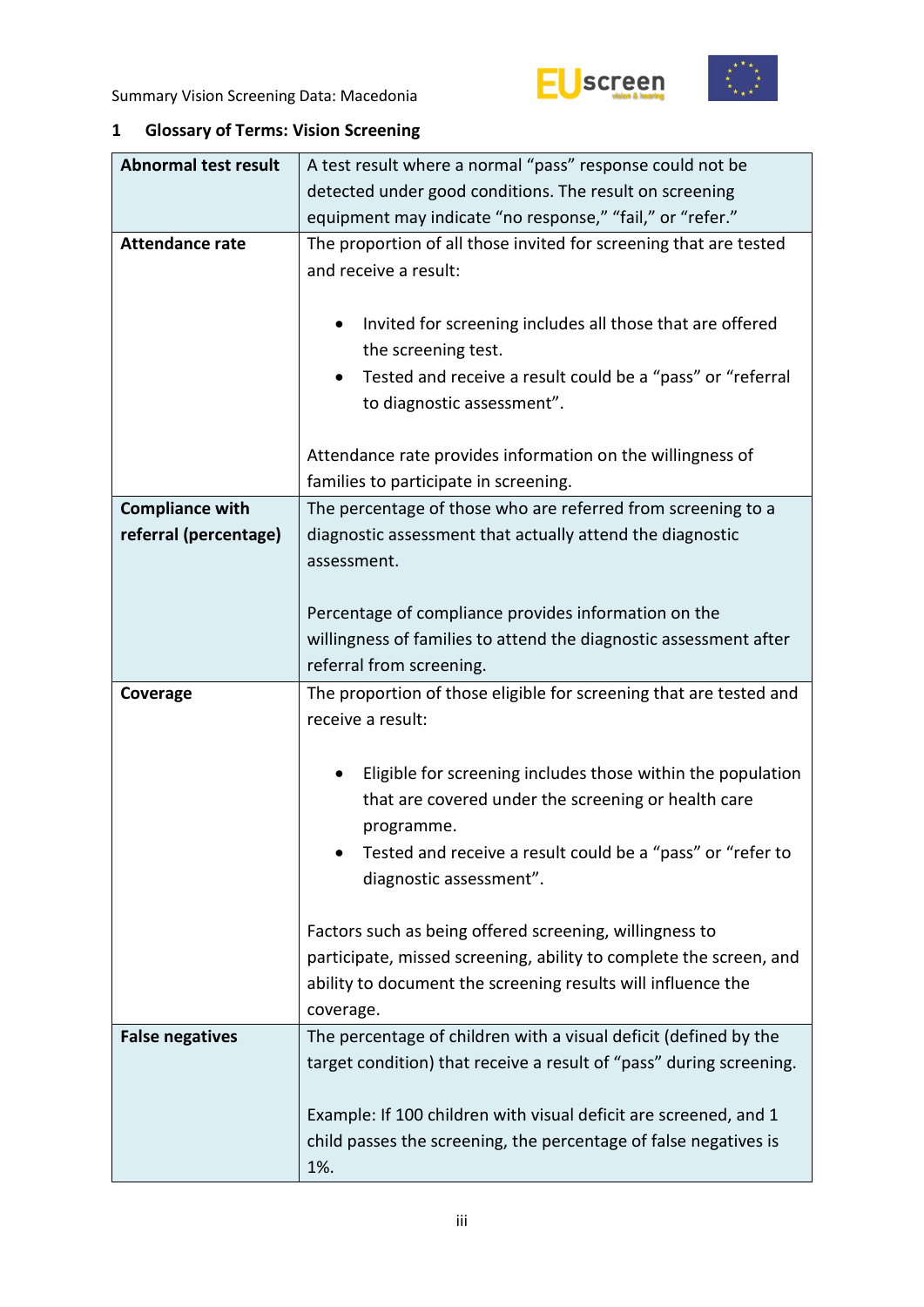



| <b>False positives</b>      | The percentage of children with normal vision that are referred                  |  |  |  |  |
|-----------------------------|----------------------------------------------------------------------------------|--|--|--|--|
|                             | from screening to a diagnostic assessment.                                       |  |  |  |  |
| <b>Guidelines</b>           | Recommendations or instructions provided by an authoritative                     |  |  |  |  |
|                             | body on the practice of screening in the country or region.                      |  |  |  |  |
| <b>Vision screening</b>     | A person qualified to perform vision screening, according to the                 |  |  |  |  |
| professional                | practice in the country or region.                                               |  |  |  |  |
| <b>Inconclusive test</b>    | A test result where a normal "pass" response could not be                        |  |  |  |  |
| result                      | detected due to poor test conditions or poor cooperation of the                  |  |  |  |  |
|                             | child.                                                                           |  |  |  |  |
| Invited for screening       | Infants/children and their families who are offered screening.                   |  |  |  |  |
| <b>Outcome of vision</b>    | An indication of the effectiveness or performance of screening,                  |  |  |  |  |
| screening                   | such as a measurement of coverage rate, referral rate, number of                 |  |  |  |  |
|                             | children detected, etc.                                                          |  |  |  |  |
| Untreated amblyopia         | Those children who have not received treatment for amblyopia                     |  |  |  |  |
|                             | due to missed screening or missed follow-up appointment.                         |  |  |  |  |
| Persistent amblyopia        | Amblyopia that is missed by screening, or present after the child                |  |  |  |  |
|                             | has received treatment.                                                          |  |  |  |  |
| <b>Positive predictive</b>  | The percentage of children referred from screening who have a                    |  |  |  |  |
| value                       | confirmed vision loss.                                                           |  |  |  |  |
|                             |                                                                                  |  |  |  |  |
|                             | For example, if 100 babies are referred from screening for                       |  |  |  |  |
|                             | diagnostic assessment and 10 have normal vision and 90 have a                    |  |  |  |  |
|                             | confirmed visual defect, the positive predictive value would be                  |  |  |  |  |
|                             | 90%.                                                                             |  |  |  |  |
| <b>Prevalence</b>           |                                                                                  |  |  |  |  |
|                             | The percentage or number of individuals with a specific disease                  |  |  |  |  |
|                             | or condition. Prevalence can either be expressed as a percentage                 |  |  |  |  |
|                             | or as a number out of 1000 individuals within the same                           |  |  |  |  |
|                             | demographic.                                                                     |  |  |  |  |
| Programme                   | An organised system for screening, which could be based                          |  |  |  |  |
|                             | nationally, regionally or locally.                                               |  |  |  |  |
| Protocol                    | Documented procedure or sequence for screening, which could                      |  |  |  |  |
|                             | include which tests are performed, when tests are performed,                     |  |  |  |  |
|                             | procedures for passing and referring, and so forth.                              |  |  |  |  |
| <b>Quality assurance</b>    | A method for checking and ensuring that screening is functioning                 |  |  |  |  |
|                             | adequately and meeting set goals and benchmarks.                                 |  |  |  |  |
| Referral criteria           | A pre-determined cut-off boundary for when a child should be                     |  |  |  |  |
|                             | re-tested or seen for a diagnostic assessment.                                   |  |  |  |  |
| <b>Risk babies / Babies</b> | All infants that are considered to be at-risk or have risk-factors               |  |  |  |  |
| at-risk                     | for vision defects/ophthalmic pathology according to the<br>screening programme. |  |  |  |  |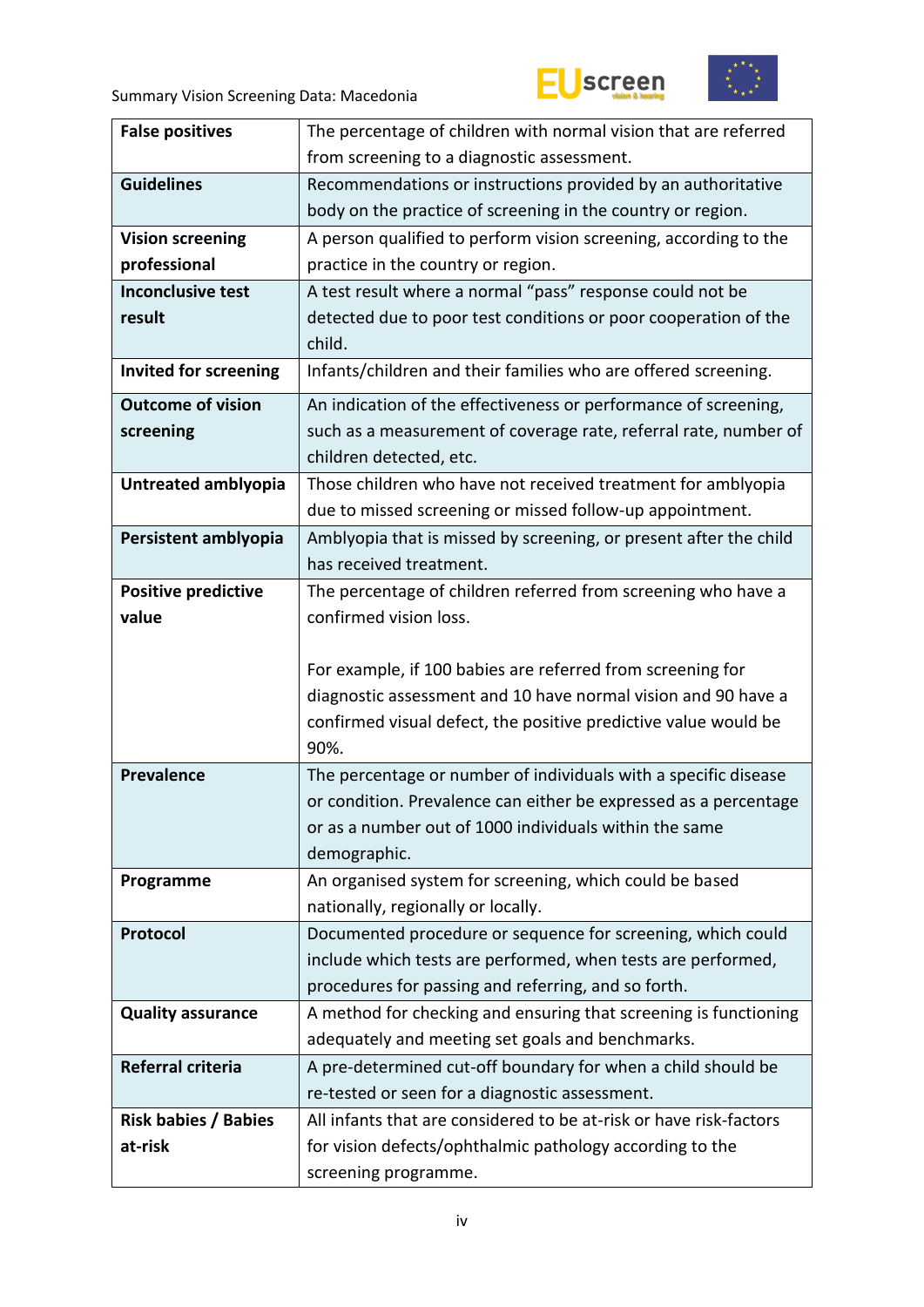



|                         | Two common risk factors are admission to the neonatal-intensive    |  |  |  |  |
|-------------------------|--------------------------------------------------------------------|--|--|--|--|
|                         | care unit (NICU) or born prematurely. However, other risk factors  |  |  |  |  |
|                         | for visual defects may also be indicated in the screening          |  |  |  |  |
|                         | programme.                                                         |  |  |  |  |
| <b>Sensitivity</b>      | The percentage of children with visual defects that are identified |  |  |  |  |
|                         | via the screening programme.                                       |  |  |  |  |
|                         |                                                                    |  |  |  |  |
|                         | For example, if 100 babies with visual defects are tested, and 98  |  |  |  |  |
|                         | of these babies are referred for diagnostic assessment and 2 pass  |  |  |  |  |
|                         | the screening, the sensitivity is 98%.                             |  |  |  |  |
| <b>Specificity</b>      | The percentage of children with normal vision that pass the        |  |  |  |  |
|                         | screening.                                                         |  |  |  |  |
|                         |                                                                    |  |  |  |  |
|                         | For example, if 100 babies with normal vision are tested, and 10   |  |  |  |  |
|                         | of these babies are referred for diagnostic assessment and 90      |  |  |  |  |
|                         | pass the screening, the specificity is 90%.                        |  |  |  |  |
| <b>Target condition</b> | The visual defect you are aiming to detect via the screening       |  |  |  |  |
|                         | programme.                                                         |  |  |  |  |
| Well, healthy babies    | Infants who are not admitted into the NICU or born prematurely     |  |  |  |  |
|                         | (born after a gestation period of less than 37 weeks).             |  |  |  |  |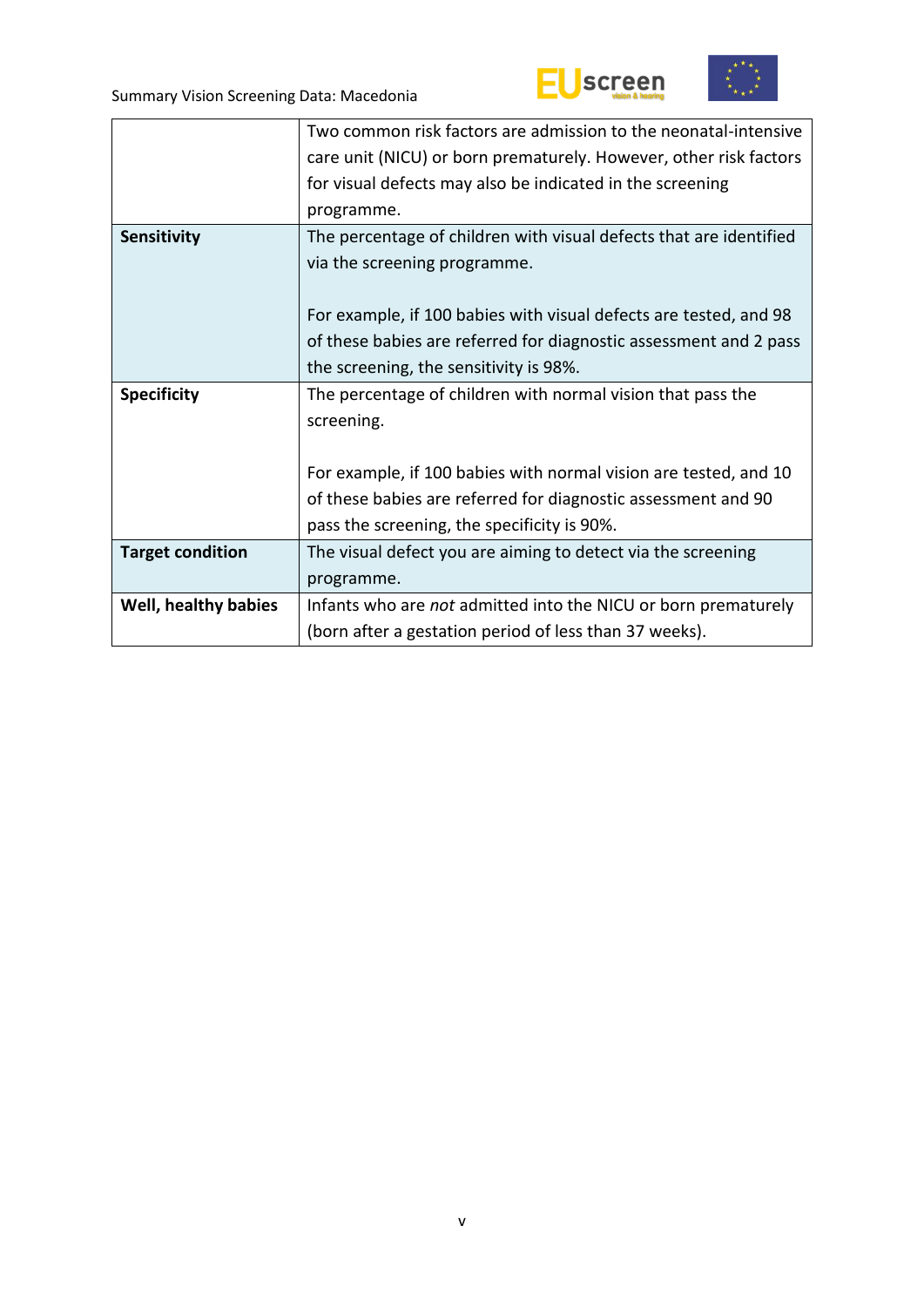



- <span id="page-5-0"></span>**2 Abbreviations**
- **ACT** Alternating Cover Test
- **AS** Automated Screening
- **BT** Bagolini Test
- **CT** Cover Test
- **CV** Colour Vision
- **EI** Eye Inspection
- **EM** Eye Motility
- **Fix** Fixation
- **GDP** Gross Domestic Product
- **GP** General Practitioner
- **Hir** Hirschberg test
- **NICU** Neonatal-intensive care unit
- **PCT** Prism Cover Test
- **PM** Pursuit Movements
- **PPP** Purchasing Power Parity
- **PR** Pupillary Reflexes
- **RE** Retinal Examination
- **Ret** Retinoscopy
- **ROP** Retinopathy of Prematurity
- **RR** Red Reflex Testing
- **USAID** United States Agency for International Development
- **VA** Visual Acuity
- **WHO** World Health Organisation
- **WT** Worth Test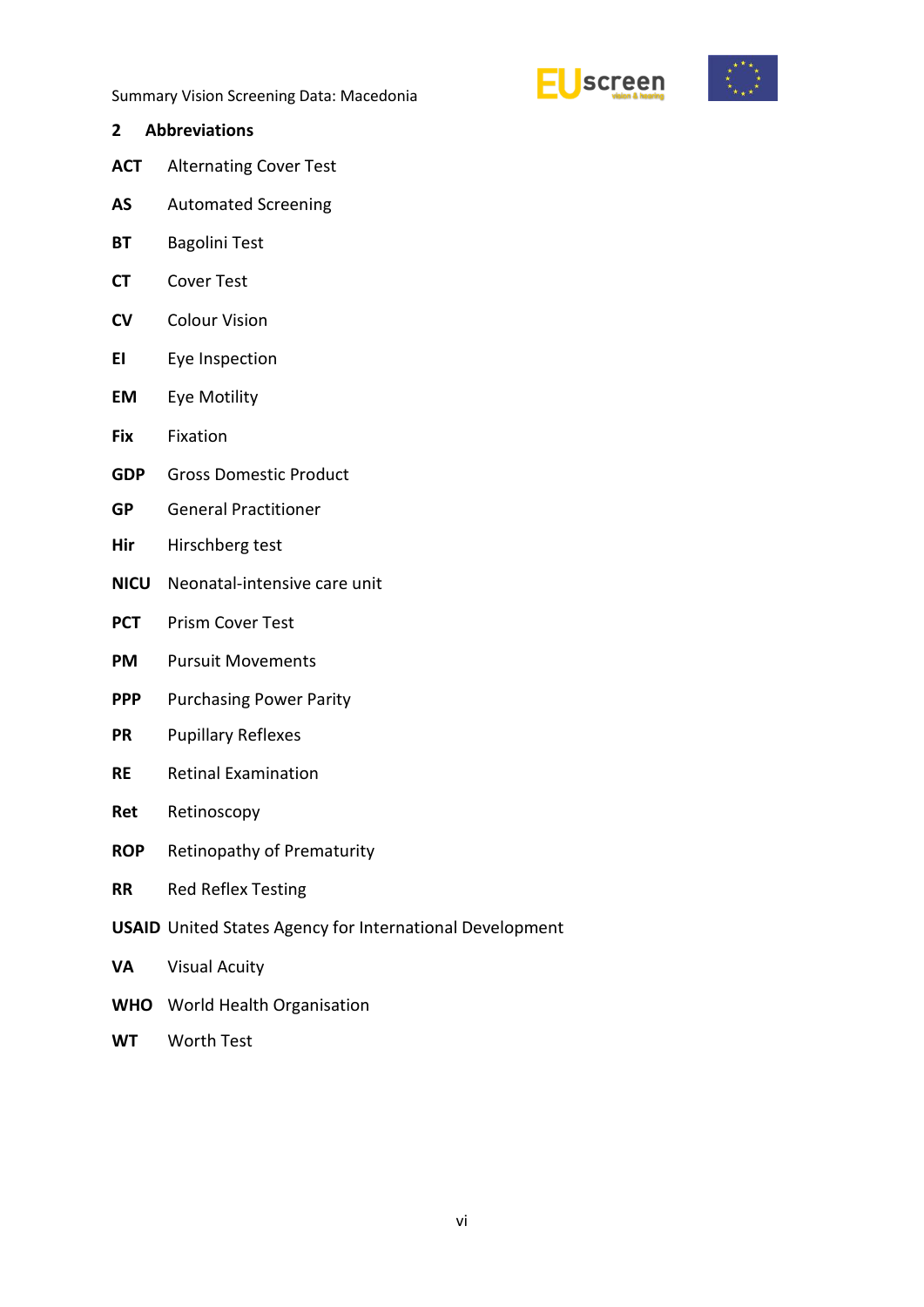



### <span id="page-6-0"></span>**3 Population and Healthcare Overview**

The population of Macedonia is 2,083,160 (World Bank, 2018a) and birth rate is estimated at 11.28 births/1,000 population in 2016 (World Bank, 2018b). The change in population and birth rate from 1960 to 2017 is shown in Figure 1, graphs A and B respectively.

Macedonia has a reported population density of 83 people per square kilometre in 2017 and this has risen from 59 people per square kilometre in 1961 (World Bank, 2018c). In terms of healthcare facilities, the total density of hospitals in 2013 was 4.08 per 100,000 population (WHO, 2016a). Infant mortality in 2017 is estimated at 12 deaths/1,000 live births in total (World Bank, 2018d).

The average life expectancy in Macedonia is estimated at 75.6 years (World Bank, 2018e), with a death rate of 9.8 deaths/1,000 population in 2016 (World Bank, 2018f). Macedonia has a gross national income per capita (PPP int. \$, 2013) of \$11,000 (WHO, 2016b). The estimated total expenditure on health per capita in 2014) was \$851 (Intl \$) and the total expenditure on health in 2014 as percentage of GDP was 6.5% (WHO, 2016b).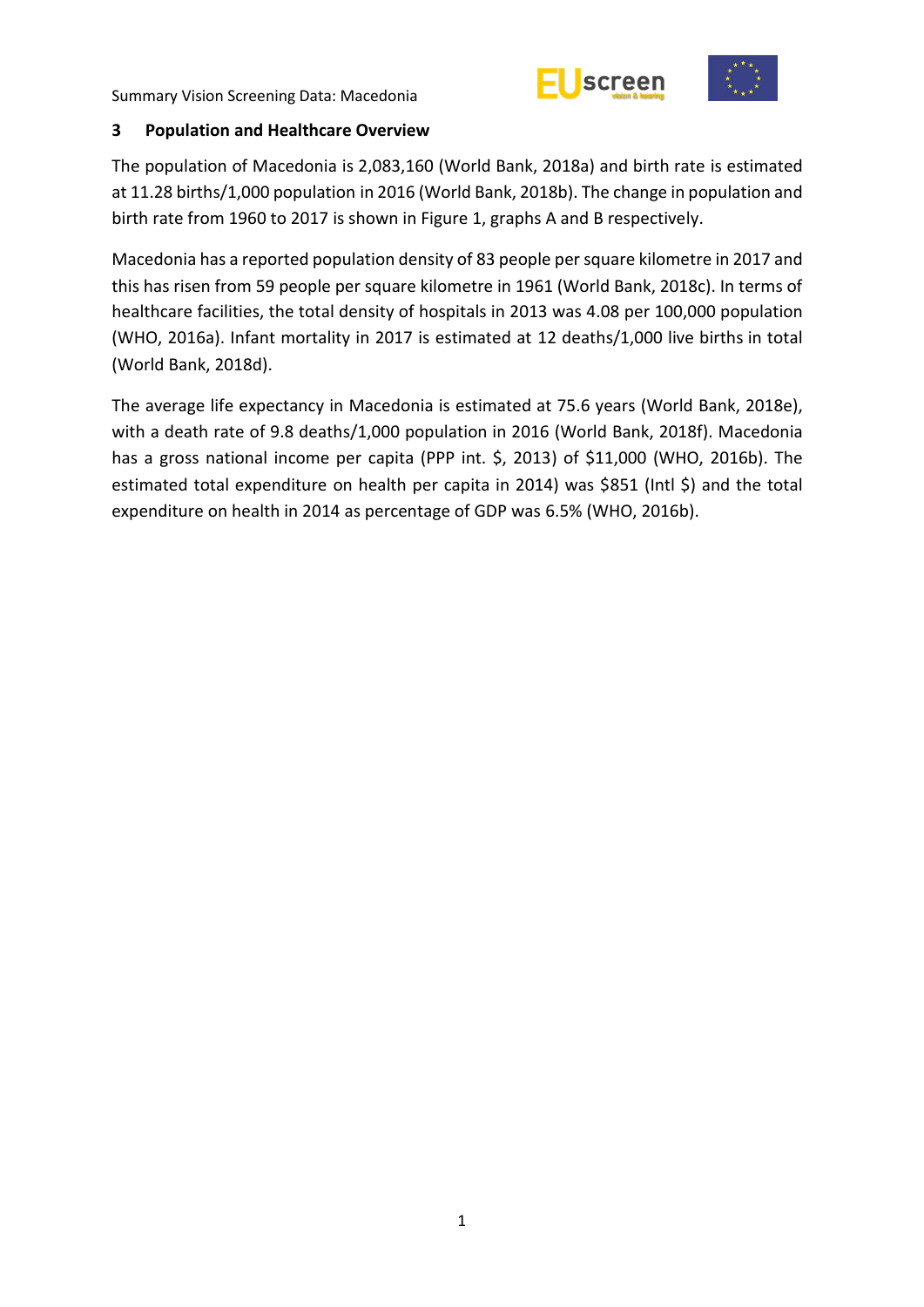

### *Figure 1: Change in the Total Population and Birth Rate in Macedonia between 1960 and 2017*



*Source: Information sourced from World Bank (2018)*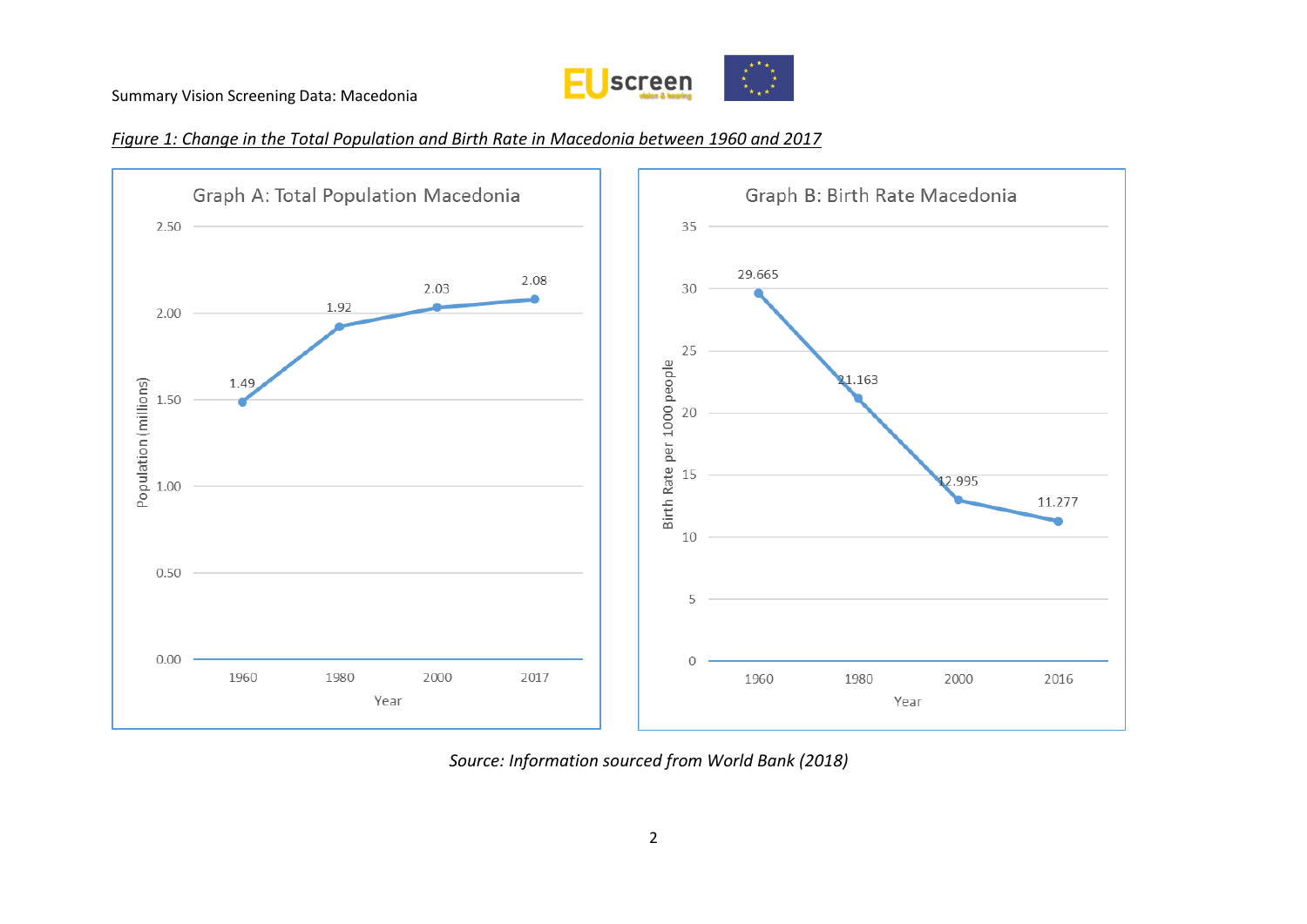



### <span id="page-8-0"></span>**4 Vision Screening Commissioning and Guidance**

Vision screening in Macedonia is organised both nationally and regionally, with no variation between protocols. Vision screening is funded through a non-public organisation (the country representative is not able to reveal the name of this) in collaboration with the Ministry of Health and United States Agency for International Development (USAID). Vision problems that are detected on vision screening or eye examinations are treated through funding from public health insurance, however, after 1 year of age, the patient pays 10% of the total cost.

Vision screening is embedded into a general preventative child healthcare screening system. The American Guidelines for Retinopathy of Prematurity (ROP) are used to determine some of the content and guidelines for vision screening. The vision screening programme was started in 2008. There has been no change to the programme since its implementation, however it is reviewed every two years, with paediatric ophthalmologists deciding upon any revisions needed. There is no specific funding for these reviews, it is carried out within the doctor's role.

Vision screening takes place in hospitals, kindergartens and schools and is conducted by ophthalmologists. There are two ophthalmologists that are trained to examine for ROP and a further 6-8 paediatric ophthalmologists that can conduct vision screening. There are general professionals who do not screen, but could do so with additional training, this includes nurses working in eye departments and special needs assistants that work in schools for children with visual impairment. There is specific training provided for vision screening which takes four years to complete. The content of the training is regularly updated, monitored or revalidated and is accredited.

There are no methods of quality monitoring for vision screening imposed by the government and no information is collected. Research has not been conducted concerning the vision screening programme in Macedonia, and there has been no cost-effectiveness analysis.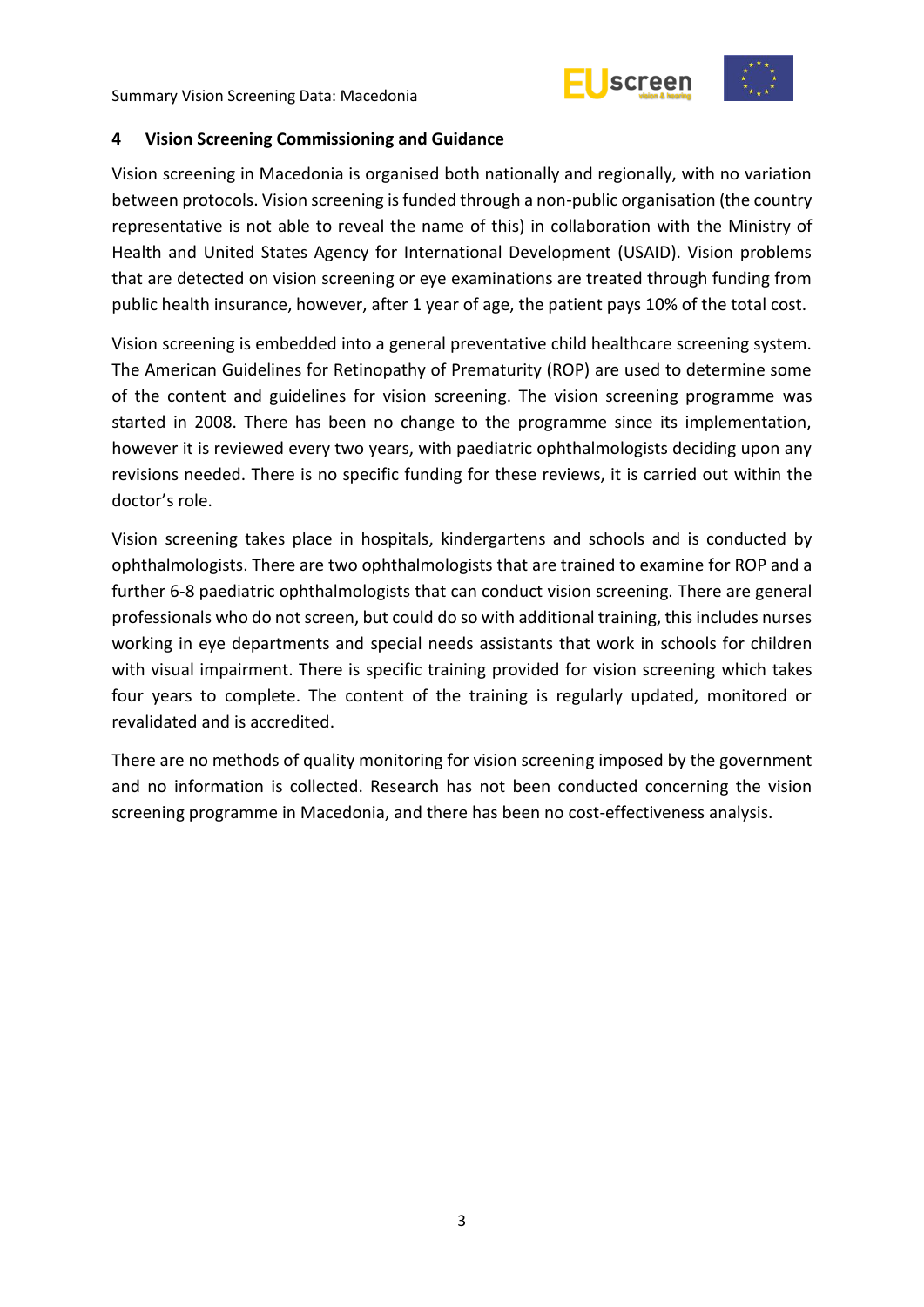



### <span id="page-9-0"></span>**5 Screening programme**

In Macedonia, ROP, congenital eye defects and reduced visual acuity are the vision screening target condition. The health care professionals delivering vision screening, venue for screening and tests used vary depending on the age of the child as shown in Tables 1, 2 and 3 respectively. Specific details of the screening offered within each age group are described more fully in sections 5.1 to 5.4 below.

# <span id="page-9-1"></span>*5.1 Vision screening - Preterm babies*

Preterm babies up to the age of 3 months are screened by an ophthalmologist in a neonatology unit of a hospital. The tests used include eye inspection, red reflex testing, eye motility, retinal examination and pupillary reflexes. Every baby of less than 36 to 37 gestational weeks, regardless of birth weight, are screened, as well as any baby with a birth weight ≤1250 grams.

### <span id="page-9-2"></span>*5.2 Vision screening - Birth to 3 months*

Well, healthy babies up to the age of 3 months are screened by an ophthalmologist in a hospital. The tests used include eye inspection, fixation, red reflex testing, eye motility, retinal examination and pupillary reflexes. Babies are referred for further diagnostic examination after two abnormal or inconclusive test results.

# <span id="page-9-3"></span>*5.3 Vision screening - 3 months to 36 months*

Children aged 3 to 36 months are screened by an ophthalmologist at a University Clinic for eye diseases; there are three university eye clinics in Macedonia. The tests that are conducted include eye inspection, fixation, red reflex testing, eye motility, retinal examination, pupillary reflexes and cover test. Children are referred for further diagnostic examination after two abnormal or two inconclusive test results.

### <span id="page-9-4"></span>*5.4 Vision screening - 36 months to 7 years*

Children aged from 36 months to 7 years are screened by an ophthalmologist at a University Clinic. The tests that are conducted include eye inspection, fixation, red reflex testing, eye motility, retinal examination, pupillary reflexes, cover test, visual acuity measurement, colour vision and autorefraction (Topcon RM 8900). The visual acuity measurement is conducted for the first time at 3 years of age using Snellen optotype charts, Tumbling E visual acuity charts and special charts with pictures and symbols, all of which are linear crowded charts. Visual acuity is measured again at 3.5, 4, 5 and 6 years of age; all of which are conducted by an ophthalmologist. All children are offered this screening at each of the ages stated. Children are referred for further diagnostic examination after two abnormal or two inconclusive test results.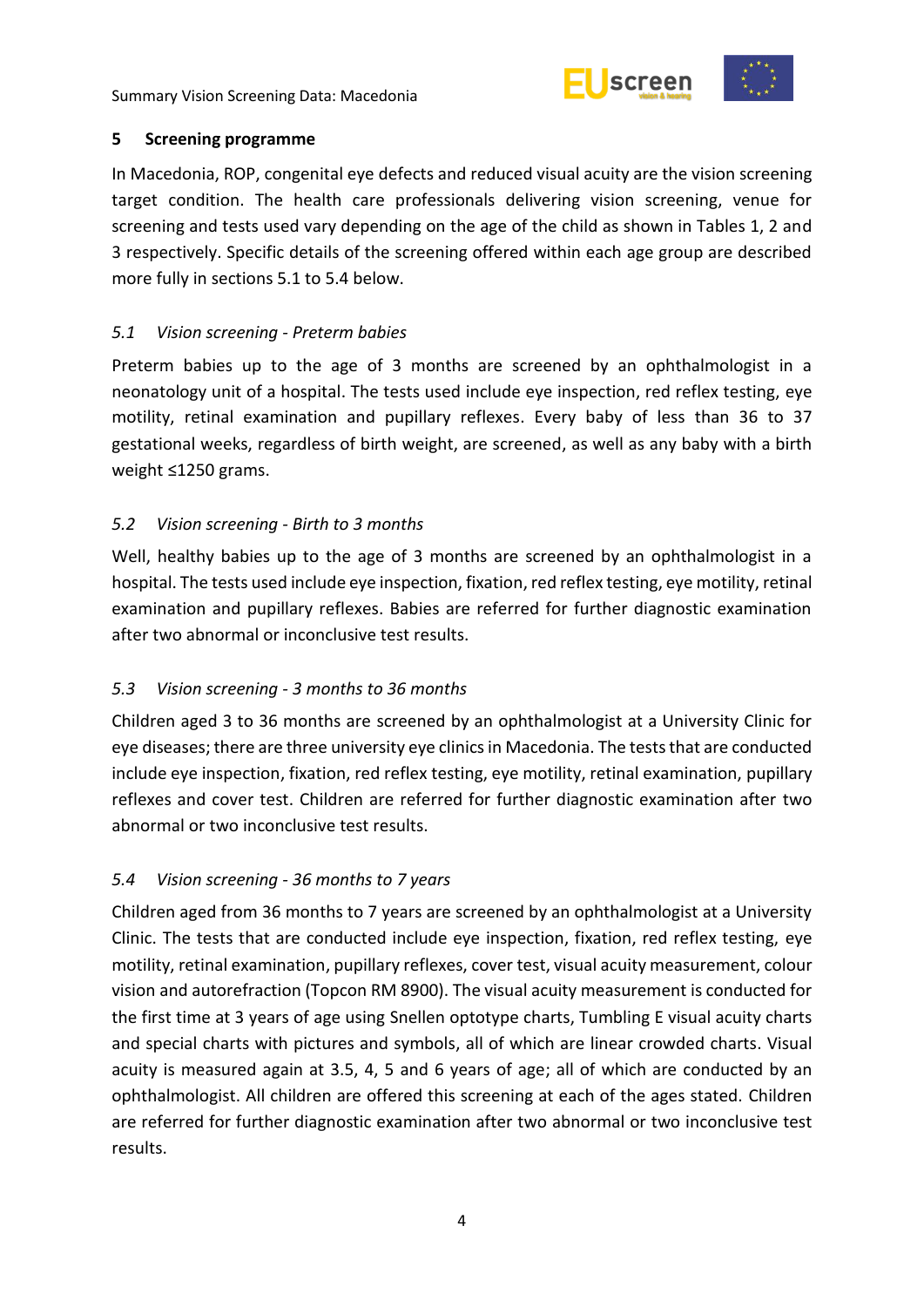

**Table 1:** Healthcare professionals who conduct vision screening in each age group

| Table 1        | Ophthalmologist |
|----------------|-----------------|
| Preterm babies | $\checkmark$    |
| 0 to 3 months  | $\checkmark$    |
| 3 to 36 months | $\checkmark$    |
| 3 to 7 years   | $\checkmark$    |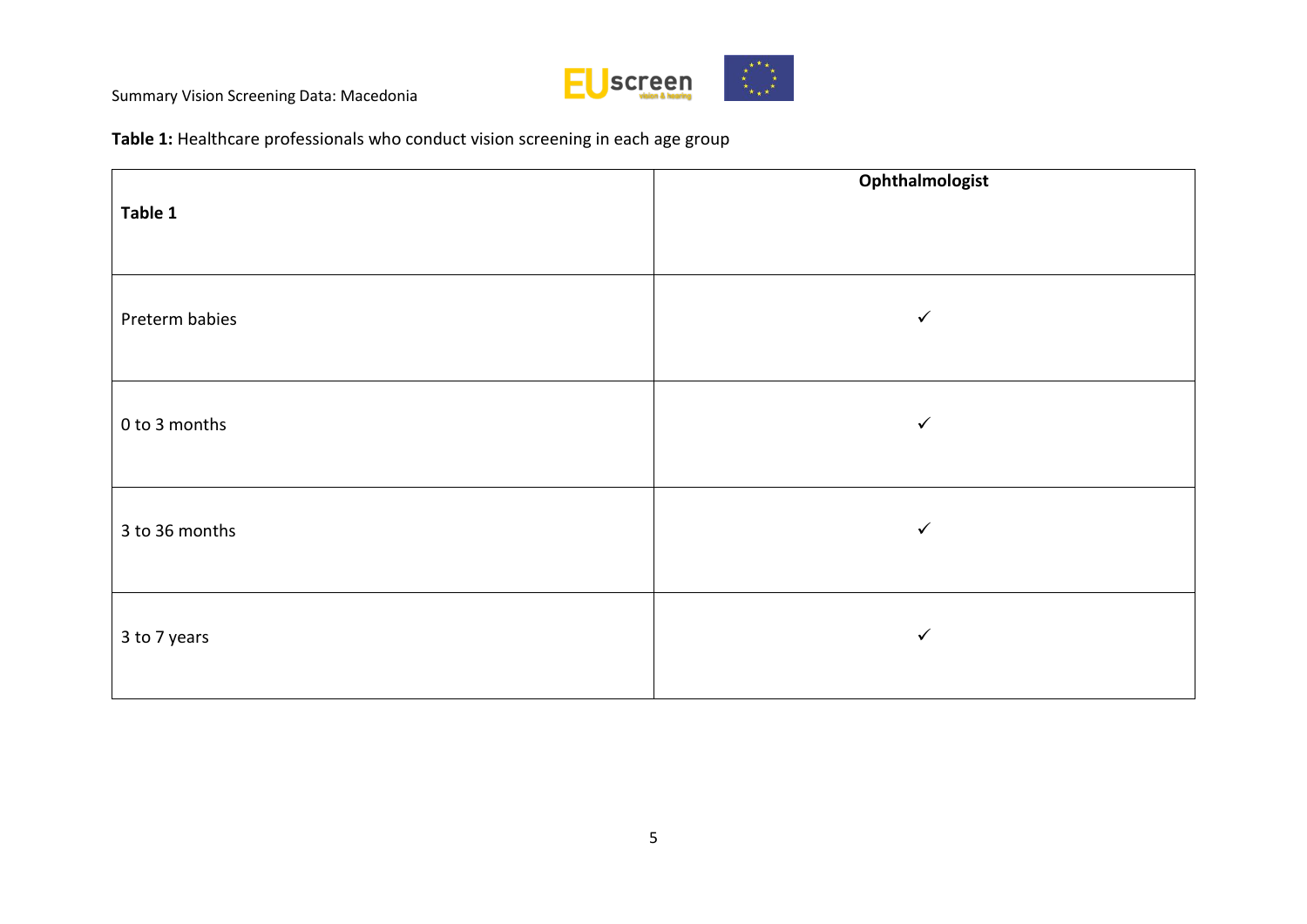

| Table 2        | E1           | <b>Fix</b>                | RR           | <b>EM</b>    | <b>RE</b>    | <b>PR</b>    | <b>CT</b>      | <b>VA</b>                 | ${\sf CV}$                | <b>AR</b>                 |
|----------------|--------------|---------------------------|--------------|--------------|--------------|--------------|----------------|---------------------------|---------------------------|---------------------------|
| Preterm babies | $\checkmark$ | $\boldsymbol{\mathsf{x}}$ | $\checkmark$ | $\checkmark$ | $\checkmark$ | $\checkmark$ | $\pmb{\times}$ | $\boldsymbol{\mathsf{x}}$ | $\pmb{\times}$            | $\boldsymbol{\mathsf{x}}$ |
| 0 to 3 months  | $\checkmark$ | $\checkmark$              | $\checkmark$ | $\checkmark$ | $\checkmark$ | $\checkmark$ | $\pmb{\times}$ | $\pmb{\times}$            | $\boldsymbol{\mathsf{x}}$ | $\boldsymbol{\mathsf{x}}$ |
| 3 to 36 months | $\checkmark$ | $\checkmark$              | $\checkmark$ | $\checkmark$ | $\checkmark$ | $\checkmark$ | $\checkmark$   | $\boldsymbol{\mathsf{x}}$ | $\pmb{\times}$            | $\boldsymbol{\mathsf{x}}$ |
| 3 to 7 years   | $\checkmark$ | $\checkmark$              | $\checkmark$ | $\checkmark$ | $\checkmark$ | $\checkmark$ | $\checkmark$   | $\checkmark$              | $\checkmark$              |                           |

**Table 2:** Vision screening tests used in vision screening for each age group

### *Key:*

*EI: Eye Inspection; Fix: Fixation; RR: Red Reflex Testing; EM: Eye Motility; RE: Retinal Examination; PR: Pupillary Reflexes; CT: Cover Test; VA: Visual Acuity Measurement; CV: Colour Vision; AR: Autorefraction*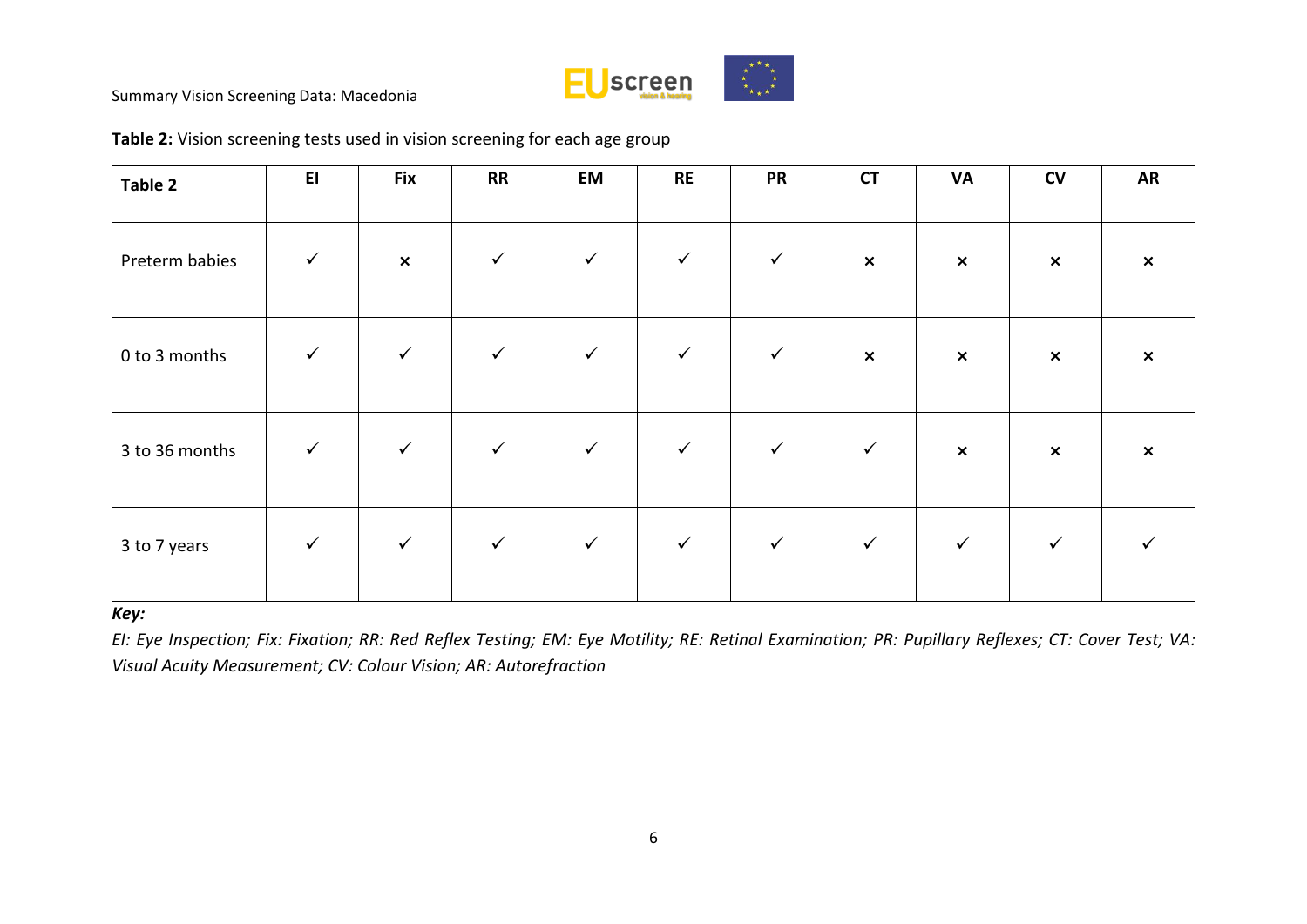

# **Table 3:** Location of vision screening for each age group

| Table 3        | Hospital       | <b>University Eye Disease Clinic</b> |
|----------------|----------------|--------------------------------------|
| Preterm babies | $\checkmark$   | $\pmb{\times}$                       |
| 0 to 3 months  | $\checkmark$   | $\pmb{\times}$                       |
| 3 to 36 months | $\pmb{\times}$ | $\checkmark$                         |
| 3 to 7 years   | $\pmb{\times}$ | $\checkmark$                         |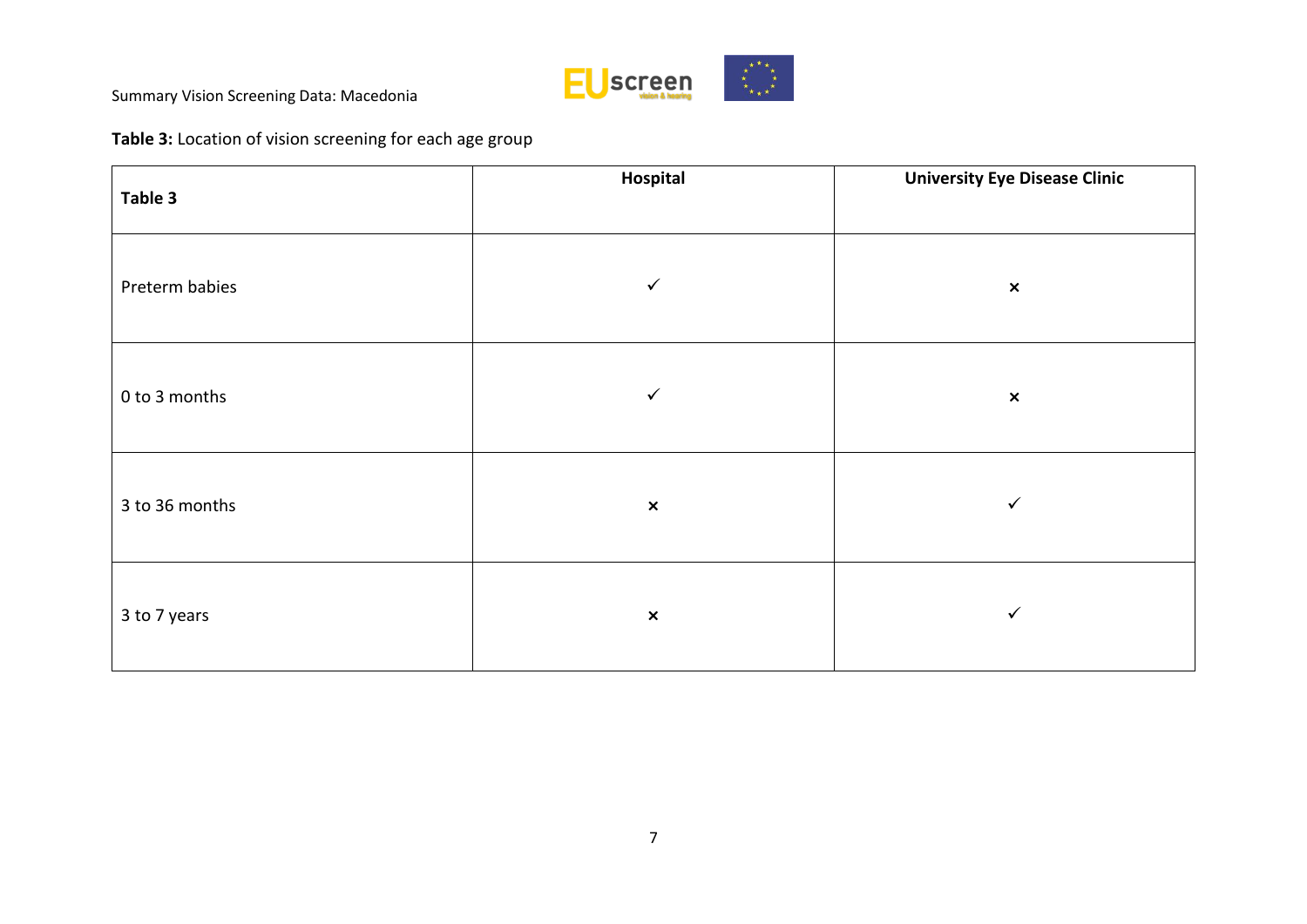



### <span id="page-13-0"></span>**6 Automated Screening**

Automated vision screening is achieved using handheld, portable devices designed to detect presence of refractive error in infants from 6 months of age. It provides objective results and is used to detect amblyopic risk factors. This differs from other methods used to screen children for amblyopia which focus on detection of the actual condition and the resulting visual loss.

In Macedonia, automated screening is conducted in some areas using the Topcon RM 8900. The cost of this device is 5,000 Euros. The maintenance costs and years before a replacement is needed are not known.

This test is conducted at age 3 years, with referral for amblyogenic risk factors, including refractive errors, anisometropia, strabismus, media opacity, or reduced stereovision. If a child passes the visual acuity test, but fails the autorefraction, that child will be referred and treated if needed. Testing is conducted on all children, as opposed to a select group who are borderline/fails on visual acuity testing. There is no comparative data between areas that do use this and do not use this device.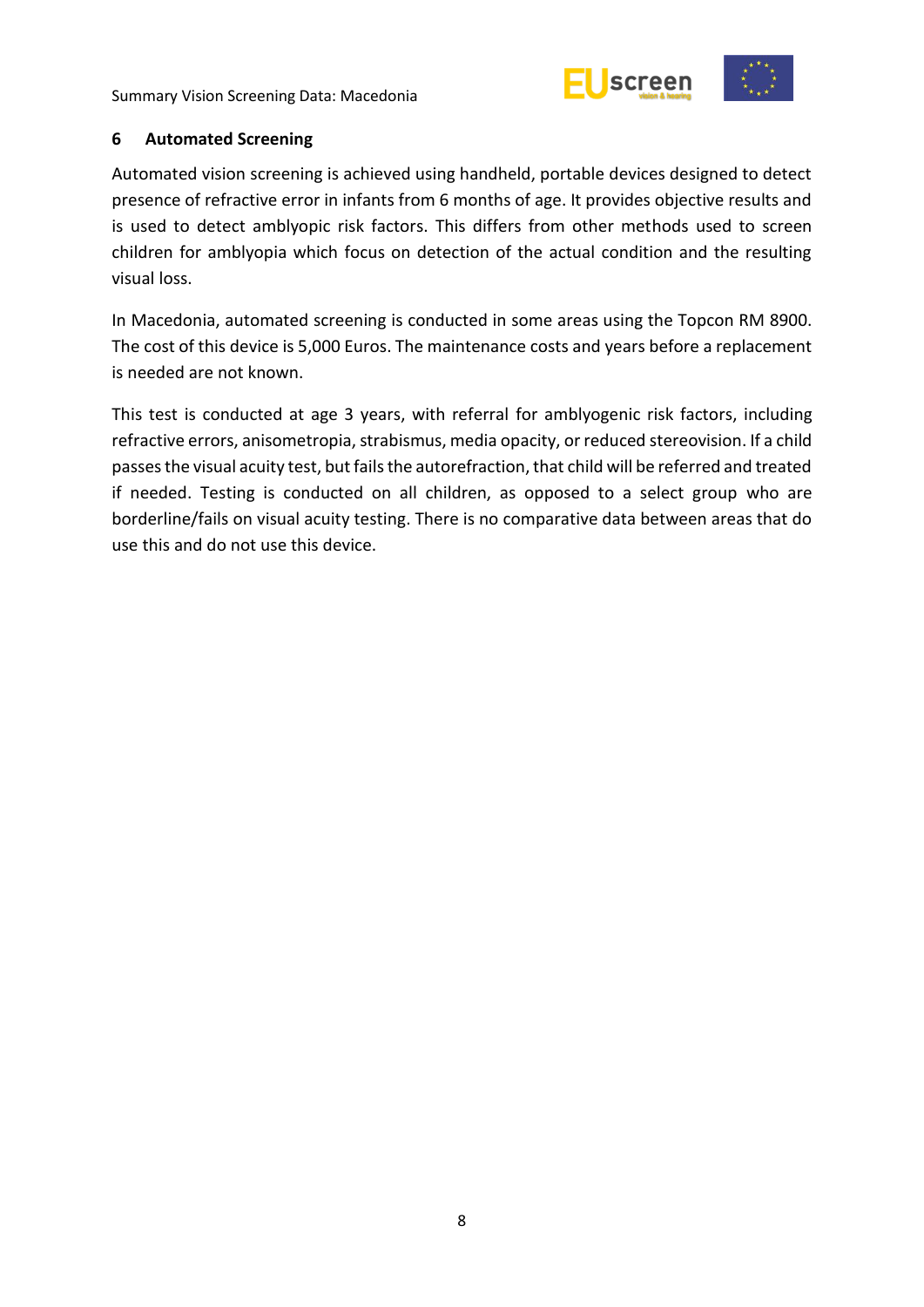



### <span id="page-14-0"></span>**7 Provision for Visually Impaired**

In Macedonia, there is one school for blind or severely visually impaired children; this is located in Skopje, which has specialised school programmes. There are 50 children, from the age of 7 to 18 years that attend this school. There are also two day centres for children with visual impairment, one in Skopje and one located in Veles (another city in Macedonia). The centre in Skopje caters for children up to 6 years of age and has a capacity up to 15 children. The centre in Veles caters for children up to 18 years of age. However, at the moment there are 6 children from the age of 5-6 years. These children have financial support from the Macedonian Government.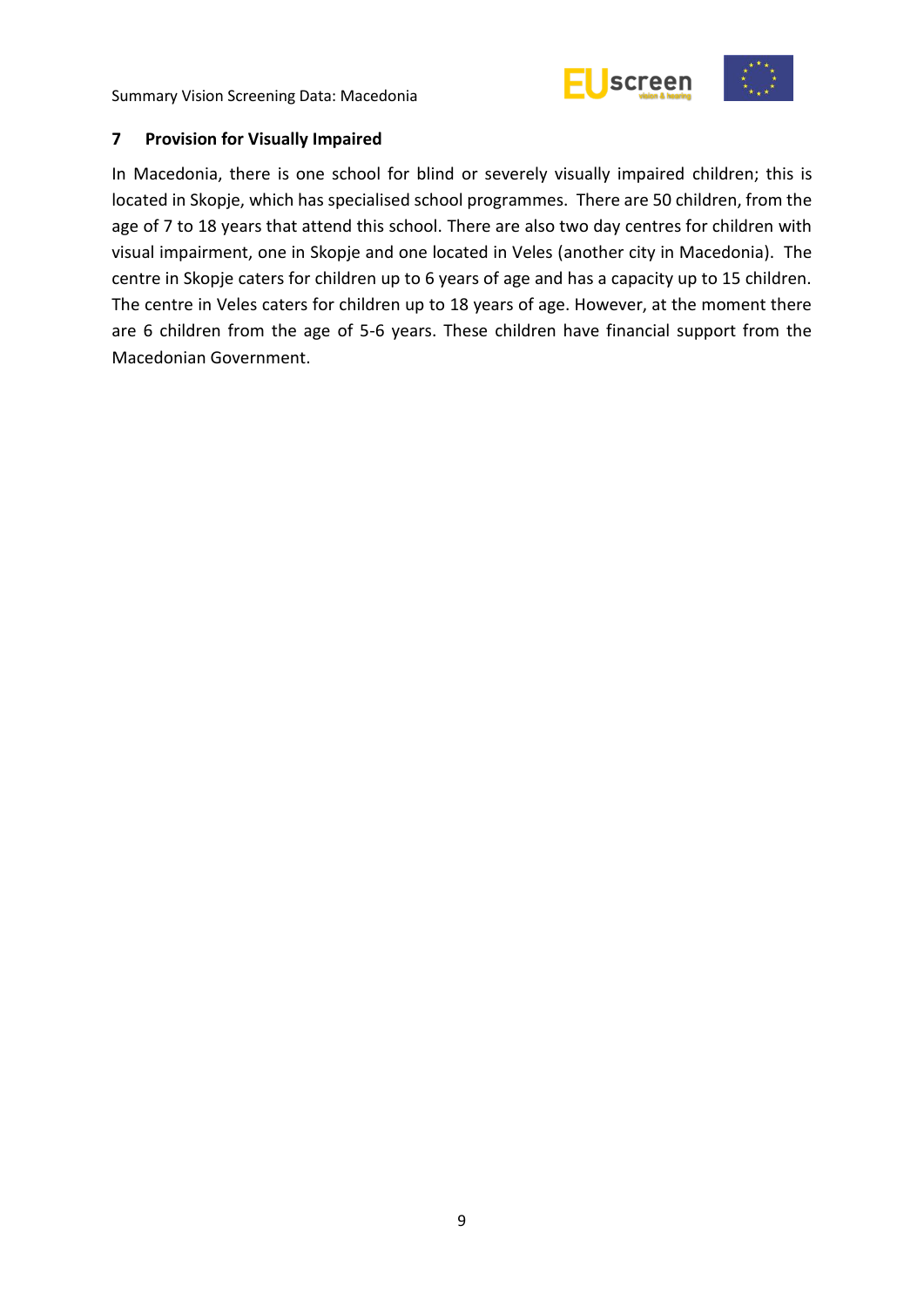

### <span id="page-15-0"></span>**8 Knowledge of existing screening programme**

### <span id="page-15-1"></span>*8.1 Prevalence/Diagnosis*

There is no data available concerning the prevalence of treated or untreated amblyopia, persistent amblyopia, or strabismus.

### <span id="page-15-2"></span>*8.2 Coverage*

It is not known how many children are invited for vision screening; however, every premature baby is invited with a letter by a neonatologist. The coverage and attendance of all vision screening programmes, before the age of 7 years, is not known.

### <span id="page-15-3"></span>*8.3 Screening evaluation*

The percentage of false negative results of vision screening is estimated at 2% and the percentage of false positive referrals is estimated at 3%. There is no data pertaining to the positive predictive value of a refer result after vision screening, the sensitivity of vision screening, or the specificity of vision screening.

### <span id="page-15-4"></span>*8.4 Treatment success*

The percentage of children attending their referral appointment is not known as there is no registration documentation of noncompliance with referral after an abnormal screening test result. It is estimated that all children who are identified as having strabismus, before the age of 7 to 8 years, are treated. The same is true for children with amblyopia. It is estimated that 7 patients per year are treated for congenital cataract and amblyopia with strabismus per year, by an ophthalmologist. However, there is no data available concerning the success of treatment or the number of children who go untreated, per year.

Children who fail testing are referred to an ophthalmologist who is the only professional who prescribes glasses for children under 7 years of age. Other treatment options include patching, penalisation with glasses, atropine and cataract surgery where indicated. Not all children are treated due to capacity problems and also payment problems.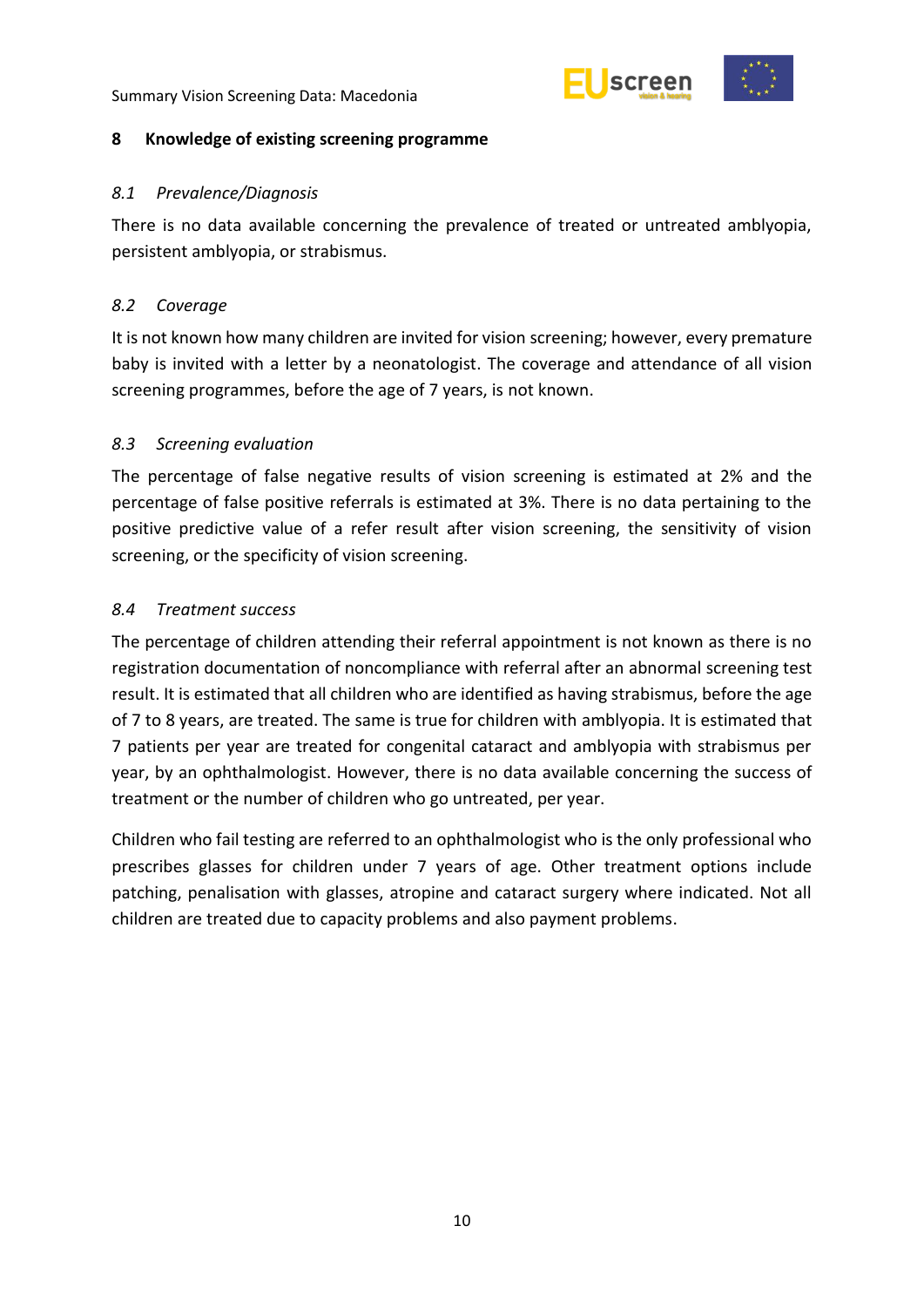

### <span id="page-16-0"></span>**9 Costs of vision screening in children**

### <span id="page-16-1"></span>*9.1 Cost of vision screening*

The monthly salary costs) for vision screening professionals is estimated at 550 Euros. Ophthalmologists get paid 5 to 8 Euros per hour in Macedonia. Training of general preventative child healthcare professionals is not known, there is no access to this data.

# <span id="page-16-2"></span>*9.2 Cost of treatment for amblyopia*

The estimated costs for treatment of typical patients with refractive amblyopia and strabismic amblyopia, including follow-up is not known. In Macedonia, for a child under the age of 1 year, there is no payment needed for treatment, follow-up or for surgery as this is covered by public state health insurance. After the age of 1 year, for medical examinations, the patient pays 10% of the total cost and 90% is covered by public state health insurance. The total cost is dependent on the number of visits to the ophthalmologist, this data is not available.

### <span id="page-16-3"></span>*9.3 Cost of Treatment for strabismus*

The estimated costs for strabismus surgery, including follow-up is 300 Euros. Patients under public health insurance pay 30 Euros and the remaining 270 Euros is covered by the insurance.

### <span id="page-16-4"></span>*9.4 Cost of treatment for cataract*

The estimated costs for congenital cataract surgery. Including follow-up of deprivation amblyopia is 450 Euros in public hospitals; the patient pays 45 Euros and the rest is covered by public health insurance. The cost in a private hospital rises to 1,000 Euros.